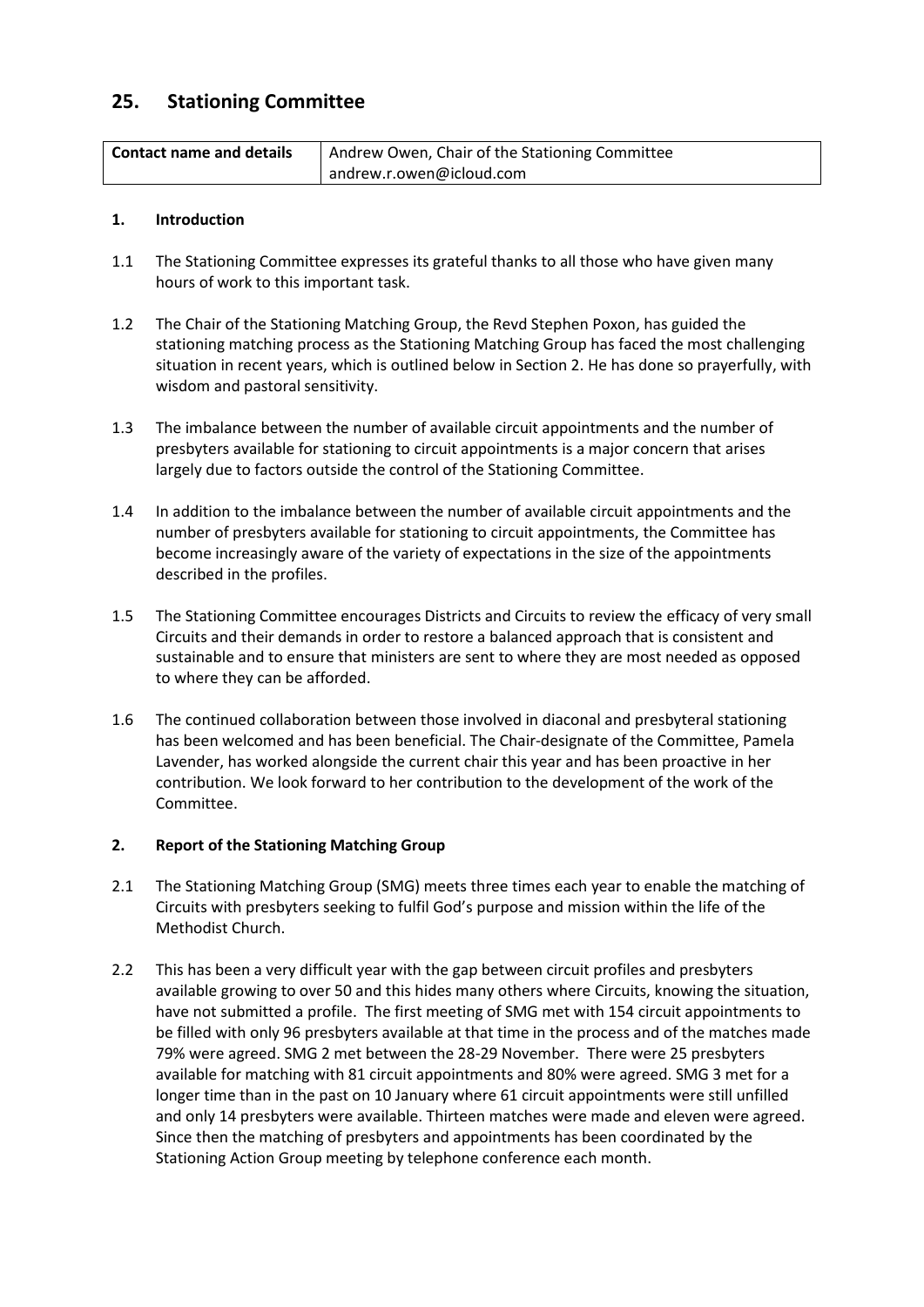# **3. Report of the Initial Stationing Sub-Committee**

- 3.1 The Initial Stationing Sub-Committee (ISSC) met on 4-5 January 2017 to match 20 presbyteral probationers (including one transferring from another Church), one ordained probationer (from another Conference) and seven prospective 'recognised and regarded' presbyters to appointments.
- 3.2 All appointments had been previously agreed by a scrutiny panel as suitable for those in their first station in the Methodist Church in Britain (MCB). This year the scrutiny panel asked Circuits to submit separate profiles of appointments suitable for ministers from other Conferences and Churches. The initial response was disappointing, but a number of profiles were converted after SMG 1. This reflects the Committee's general determination to ensure that we only match ministers from other Conferences and Churches with Circuits that are prepared for the additional challenges of welcoming someone whose initial training and/or previous experience has not been in the MCB.
- 3.3 There was disappointment that a number of appointments that had been accepted as suitable for probationers were left unfilled, as the number of accepted profiles exceeded the number of probationers and ministers available. This was due to the oversight committees deciding that a number of those in what had been deemed their final year of initial training were not ready to be stationed. The Stationing Committee keeps these processes under review and will endeavour to ensure that these cases are as few as possible, whilst also seeking to provide the best possible range of potential matches for those in the early years of ministry in the Methodist Church in Britain.
- 3.4 One of the probationers matched with an appointment at ISSC has subsequently been given an additional year of initial training by MCPOC.

# **4. Report of the Stationing Action Group**

- 4.1 The Stationing Action Group (convened by the Revd Anne Brown) commenced its work on 7 February 2017 and will continue through to the Conference. At the beginning of the process there were 52 available appointments including 12 superintendencies and 10 presbyters (not all of whom have been available to be matched for a variety of reasons).
- 4.2 In February, six matches were made, of which three were agreed and three declined. This included the match of a probationer who was unable to be matched at Initial Stationing in January. In March, ten matches were made and at the time of writing we await the outcomes of these visits, but even if all these matches are confirmed there remain 40 circuit appointments unfilled, of which 9 are for superintendents and 3 are part-time appointments.
- 4.3 By submitting a reasoned statement, Circuits are able to request that unfilled appointments may be withdrawn from the stationing matching process at the end of March. This is usually to put in place alternative cover for the following year and we expect a number of requests for appointments to be withdrawn.
- 4.4 District Chairs have been working hard to find ways of covering vacancies sometimes by inviting ministers within the District to move appointment. A small number of presbyters have submitted profiles in recent weeks after seeking permission from the Stationing Advisory Committee to return to circuit work.
- 4.5 The situation remains that we are likely to have a large number of unfilled appointments at the end of the year, some of which were unfilled last year.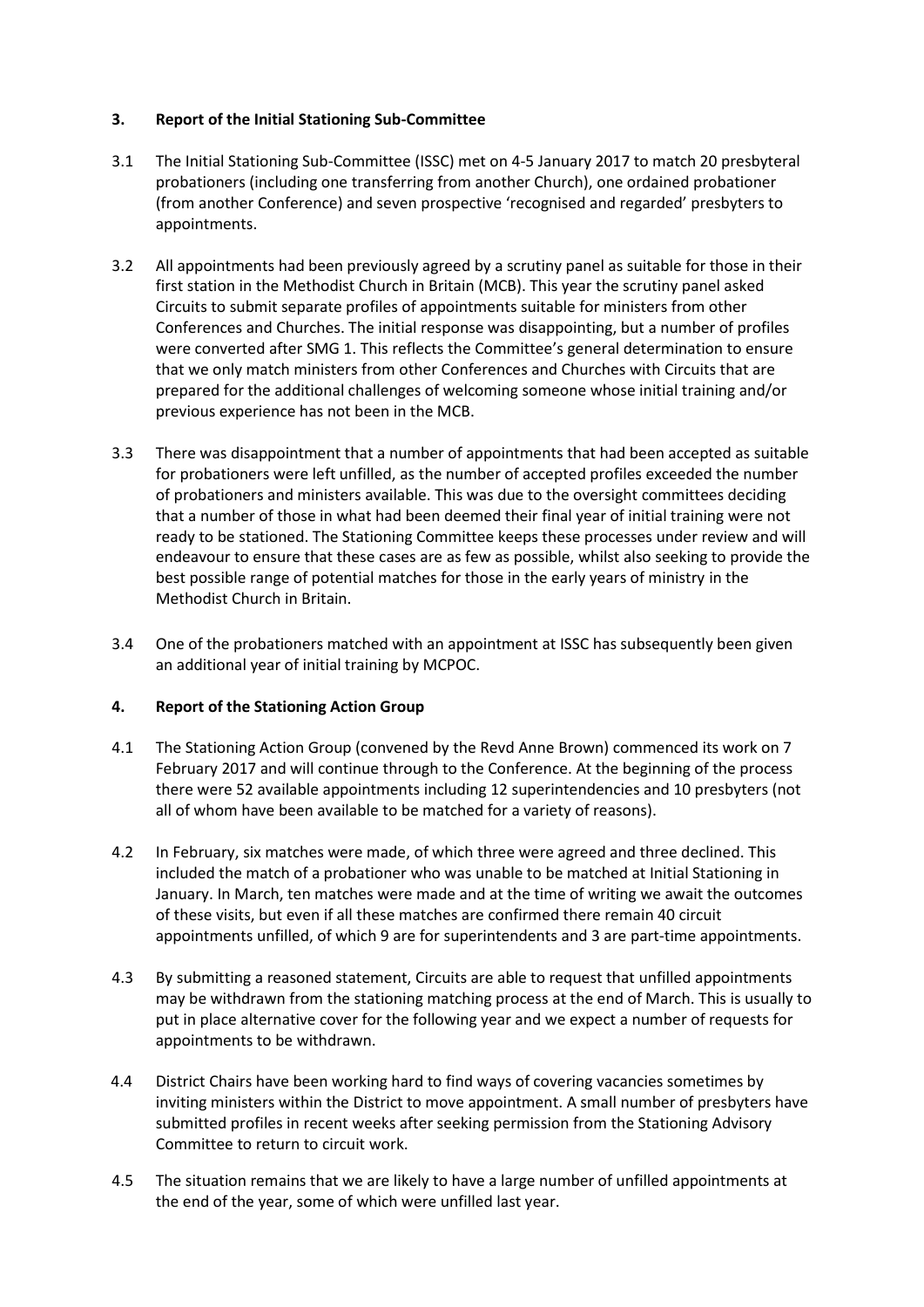## **5. Report on diaconal stationing**

- 5.1 It was anticipated that after the re-invitation process had been completed, 20 deacons would be available for stationing for September 2018. This included five probationer deacons going into circuit appointments for the first time, one of which was transferring from another Conference and four deacons married to presbyters (only three of whom were in the stationing process themselves). There were two curtailments prior to SMG1, this meant there were 22 deacons available for stationing.
- 5.2 The Methodist Diaconal Order was pleased to receive 22 diaconal profiles from Circuits, with several Circuits self-identifying as appropriate for probationer deacons.
- 5.3 All deacons available for stationing have been matched with appointments.
- 5.4 Three deacons were stationed during the course of the year by the President. Two deacons were stationed early into their new Circuits either to be without appointment or into a half time appointment until they take up their full time appointment in September 2017. One deacon serving in a half time appointment was stationed into a full time appointment following an unexpected circuit vacancy.

# **6. Code of Practice**

- 6.1 In line with previous policy, there are no major changes to the Code of Practice other than the implementation of the Conference decision of 2016 concerning any opposition or amendment to the recommendation of the circuit Invitation Committee concerning an extension. Written notice is now required one week beforehand with the substance of the grounds for opposing or intention to move an amendment. Such a written submission must be circulated to members of the Circuit Meeting at least 24 hours before the meeting.
- 6.2 In the opening paragraphs for the process for presbyteral and diaconal appointments, a reminder is given about the itinerant nature of ministry in the Methodist Church and suggesting that long periods without change have a negative impact on both Circuits and ministers. Periods in excess of ten years should be the exception rather than the norm and should be very closely examined by both parties.
- 6.3 Following the increasing gap between the number of ministers and the number of Circuits seeking ministers, a small group has been looking at a variety of suggestions which may have an impact on the Code of Practice for 2019.

### **7. Projections**

The Committee has found it helpful to attempt to estimate the number of ministers who will be available to serve on the stations in the future. During 2017/2018, the Committee intends to review the basis of these calculations and may present the figures in a different form to the 2018 Conference.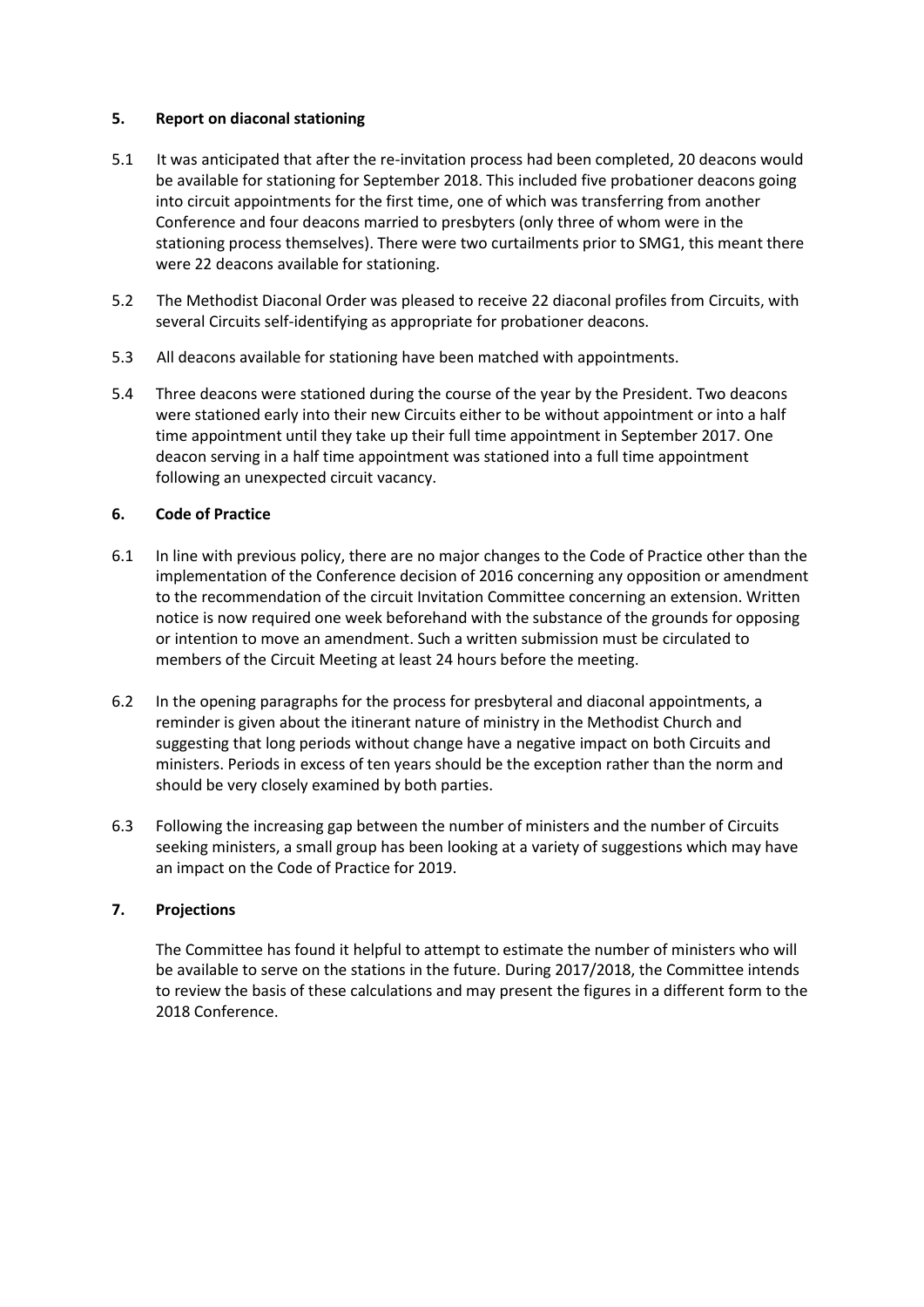#### **NUMBER OF METHODIST PRESBYTERS AND PROBATIONERS IN THE ACTIVE WORK**

| <b>Connexional Year</b>   | Actual<br>2013/2014 | Actual<br>2014/2015 | Actual<br>2015/2016 | Estimate<br>2016/2017 | Estimate<br>2017/2018 | Estimate<br>2018/2019 | Estimate<br>2019/2020 |
|---------------------------|---------------------|---------------------|---------------------|-----------------------|-----------------------|-----------------------|-----------------------|
| Start of Year             | 1675                | 1636                | 1583                | 1546                  | 1505                  | 1458                  | 1422                  |
| <b>Normal Retirements</b> | 77                  | 74                  | 60                  | 54                    | 54                    | 54                    | 54                    |
| <b>Early Retirements</b>  | 5                   | 7                   | 10                  | 8                     | 8                     | 8                     | 8                     |
| Resignations              |                     |                     | 5                   |                       |                       |                       |                       |
| Other Losses              |                     | 5                   | 2                   | $\overline{2}$        | 2                     | 2                     |                       |
| <b>TOTAL LOSSES</b>       | 91                  | 93                  | 77                  | 71                    | 71                    | 71                    | 71                    |
| <b>New Probationers</b>   | 43                  | 34                  | 37                  | 25                    | 19                    | 30                    | 23                    |
| <b>Other Gains</b>        | 9                   | 6                   | 3                   | 5                     | 5                     | 5                     | 5.                    |
| <b>TOTAL GAINS</b>        | 52                  | 40                  | 40                  | 30                    | 24                    | 35                    | 28                    |
| <b>END OF YEAR</b>        | 1636                | 1583                | 1546                | 1505                  | 1458                  | 1422                  | 1379                  |

|                  | <u>NUMBER OF METHODIST DEACONS AND FROBATIONERS IN THE ACTIVE WORK</u> |                                                     |        |                 |          |                 |                      |     |
|------------------|------------------------------------------------------------------------|-----------------------------------------------------|--------|-----------------|----------|-----------------|----------------------|-----|
|                  | Actual                                                                 | Actual                                              | Actual | <b>Estimate</b> | Estimate | <b>Estimate</b> | Estimate<br>2019/202 |     |
| Connexional Year | 2013/2014                                                              | 2014/2015 2015/2016 2016/2017 2017/2018 2018/2019 0 |        |                 |          |                 |                      |     |
| Start of Year    | 132                                                                    | 137                                                 | 143    | 138             | 136      | 138             |                      | 136 |

Retirements 6 6 5 7 5 5 5 Resignations 1 1 2 0 0 0 0 Other Losses 1 2 2 0 1 1 1 TOTAL LOSSES 8 9 9 9 7 6 6 6 New Probationers 13 6 4 5 8 4 4 Other Gains 0 0 0 0 0 0 0 TOTAL GAINS 13 6 4 5 8 4 4 END OF YEAR 137 134 138 136 138 136 134

**NUMBER OF METHODIST DEACONS AND PROBATIONERS IN THE ACTIVE WORK**

Standard estimate

(Based on normal State Pension age)

#### **8. Moving forward**

- 8.1 The Committee wishes to express grateful thanks to all who will finish their term on the Committee this year for their years of prayerful service: the Revds Stephen Burgess, Anne Brown and Peter Hancock and Mr Michael Prince. The Committee has appointed the Revd Graham Thompson as convener and coordinator of SAG.
- 8.2 In the light of the challenges and opportunities described in this report, the Stationing Committee has appointed a working group to be convened by Pamela Lavender (Chair designate of Stationing Committee) and chaired by Ken Jackson (a former chair of Stationing Committee) to review the stationing process and to bring suggestions of any changes considered desirable for agreement by the Stationing Committee ready for incorporation into the process for the 2018/2019 connexional year. The remainder of the group proposed by the Stationing Matching Group and agreed by the Stationing Committee is the Chair of Stationing